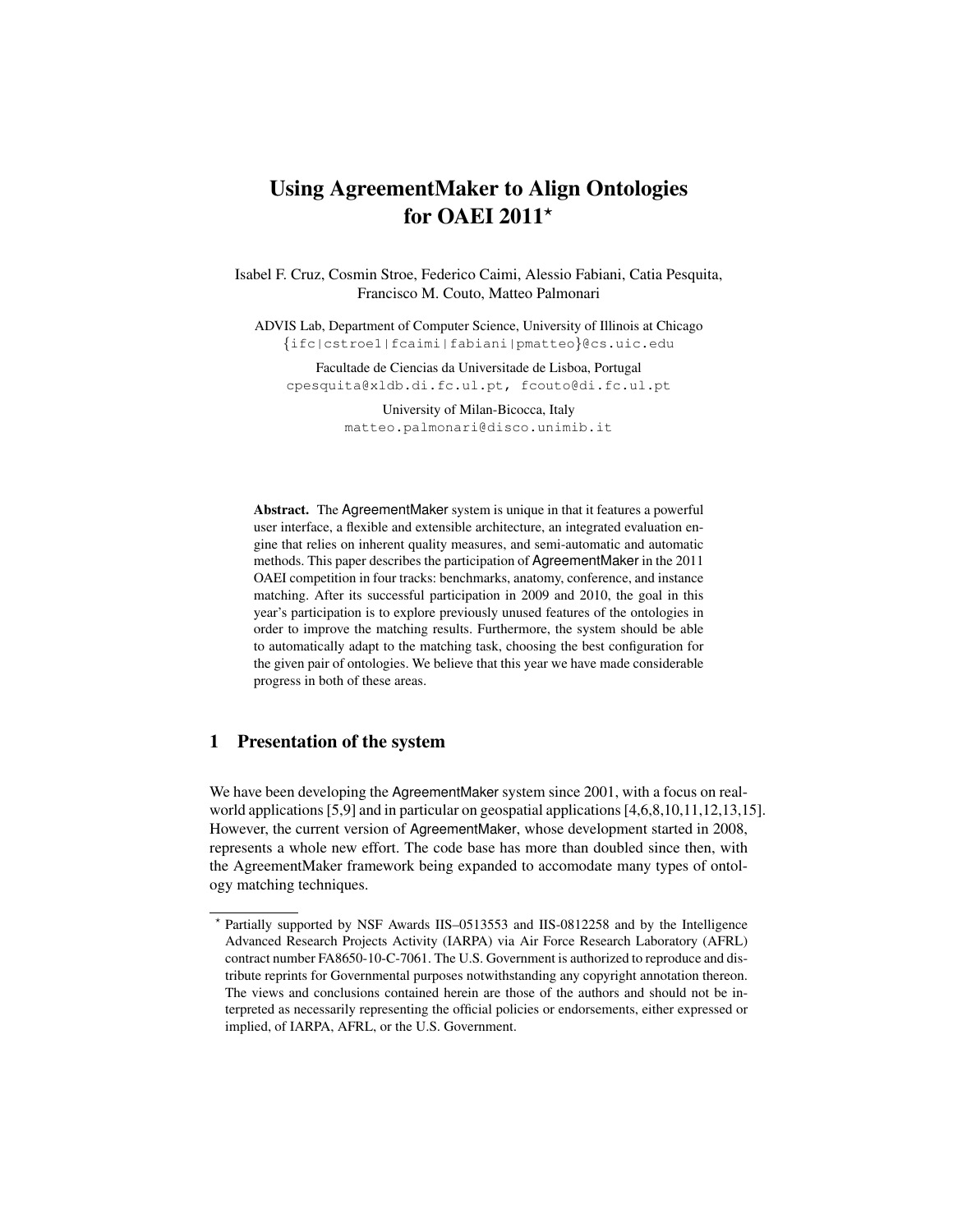#### 1.1 Purpose and state of the system

The AgreementMaker system [\[1,](#page-7-10)[2,](#page-7-11)[3](#page-7-12)[,7\]](#page-7-13) is an extensible ontology matching framework that has been expanded to include many types of matching algorithms in order to handle many different matching scenarios. At the heart of the system is its ability to efficiently combine the results from several matching algorithms into one single and better result [\[2\]](#page-7-11). This capability allows us to focus on developing new matching algorithms and later combine them with our existing approach in order to improve our results.

# 2 Schema Matching Techniques Introduced in OAEI 2011

As compared to previous years, we have introduced several matching techniques in order to improve our matching algorithms.

## <span id="page-1-1"></span>2.1 Automatic Configuration Selection via Ontology Profiling Metrics

The AgreementMaker system can be run with different configurations that optimize the system accuracy and coverage depending on the specific ontologies to be aligned. Changing the composition of the matcher stack (e.g. an instance matcher is used only when instances are available) has a high impact on the system performance. We developed an approach to adaptively optimize the configuration of AgreementMaker depending on the ontologies to be aligned.

The approach we adopted can be sketched as follows: the ontologies to be aligned are profiled using several metrics proposed in the literature (e.g. relationship richness, inheritance richness, WorldNet coverage and so on [\[16\]](#page-7-14) ). The metric-based profiles are used to automatically classify the matching task into a configuration class with specific settings. The classification is based on a supervised machine learning framework trained with a subset of the OEAI dataset for which a reference alignment is available.

Our learning framework is very flexible: we can use many combinations of matchers and parameters, various types of classifiers (KStar, Naive Bayes, Multilayer Perceptron etc.) and new metrics. The experimental results show that the use of the automatic configuration methods improved the overall performance of AgreementMaker in the competition. In particular, in this paper we show the importance of this method for the significant improvements we achieved in the Benchmark and Conference tracks. The new AgreementMaker 's matching process follows the steps represented in Figure [1:](#page-1-0) the ontology pair to be matched is classified by the ontology-profiling algorithm; based on the classification, a run configuration is created, and an ontology matching algorithm is instantiated to create an alignment.



<span id="page-1-0"></span>Fig. 1. AgreementMaker OAEI2011 Automatic configuration selection.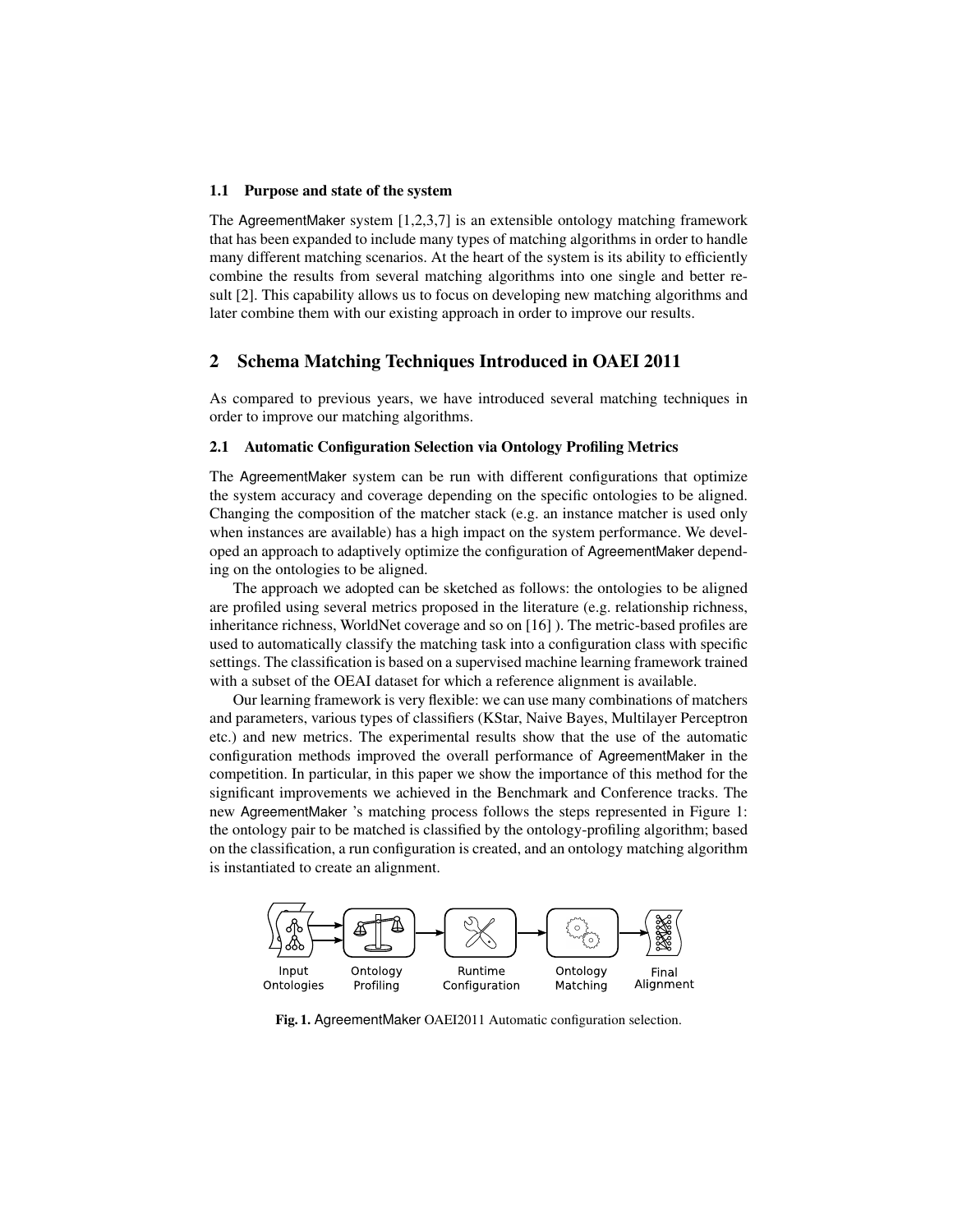## 2.2 Lexicon Expansion via a Mediating Ontology

One approach to matching two domain specific ontologies is to use a third ontology from the same domain as a mediating ontology, with the mediating ontology to provide missing information relevant to the matching task. Shown in Figure [2,](#page-2-0) the source and target ontologies,  $O<sub>S</sub>$  and  $O<sub>T</sub>$ respectively, are first matched with the mediating ontology  $O<sub>M</sub>$ . Mappings between the source and target ontologies are then created based on the distance between the concepts in the mediating ontology to which they have been mapped previously.



<span id="page-2-0"></span>Fig. 2. Using a mediating ontology.

For the specific problem of matching the Mouse Anatomy ontology to the Human Anatomy ontology a successful approach has been to use the UBERON cross species anatomy ontology as a mediating ontology [\[14\]](#page-7-15). We have adapted this approach to our lexicon framework, using the  $BSM_{lex}$  to match the MA and HA ontologies with UBERON thereby making use of the extra synonyms defined in UBERON.

#### 2.3 Extension of Synonyms

This strategy relies on synonyms defined in the OWL ontology itself, currently via the hasRelatedSynonym property, to generate a lexicon of *synonym terms* (single or multi-word terms). This is done by finding common terms between ontology synonyms to infer synonyms terms.

For example, in the Human Anatomy ontology, the concept NCI C12275 ("Maxillary Sinus") has the synonyms "Antrum, Maxillary" and "Sinus, Maxillary". Our algorithm infers that "sinus" and "antrum" are synonyms as well without any external reference. These synonym terms are then used to create novel synonyms, by interchanging terms in existing synonyms and labels with their synonymous term.

## 2.4 Alternate Hierarchy Support

In addition to the subclass hierarchy defined as part of the OWL ontologies of the Anatomy track, there is also a "part of" hierarchy defined using the UNDEFINED part of property. Taking into account this hierarchy in the  $VMM_{lex}$  increases the percision and recall of the matching algorithm.

## 3 Results

In this section, we present the results obtained by AgreementMaker in the OAEI 2011 competition. It participated in four tracks: benchmarks, anatomy, conference, and instance matching. Tests were carried out on a PC running Ubuntu Linux 10.04 with AMD Athlon<sup>TM</sup> II X4 635 processor running at 2.9 Ghz and 8 GB RAM.

#### 3.1 Link to the system and parameters file

The AgreementMaker system is available at <http://agreementmaker.org/>. The matching algorithm we used is implemented in the "OAEI 2011 Matcher" algorithm, in the "Hybrid" category. The alignment results obtained by AgreementMaker in the OAEI 2010 are available at <http://agreementmaker.org/oaei>.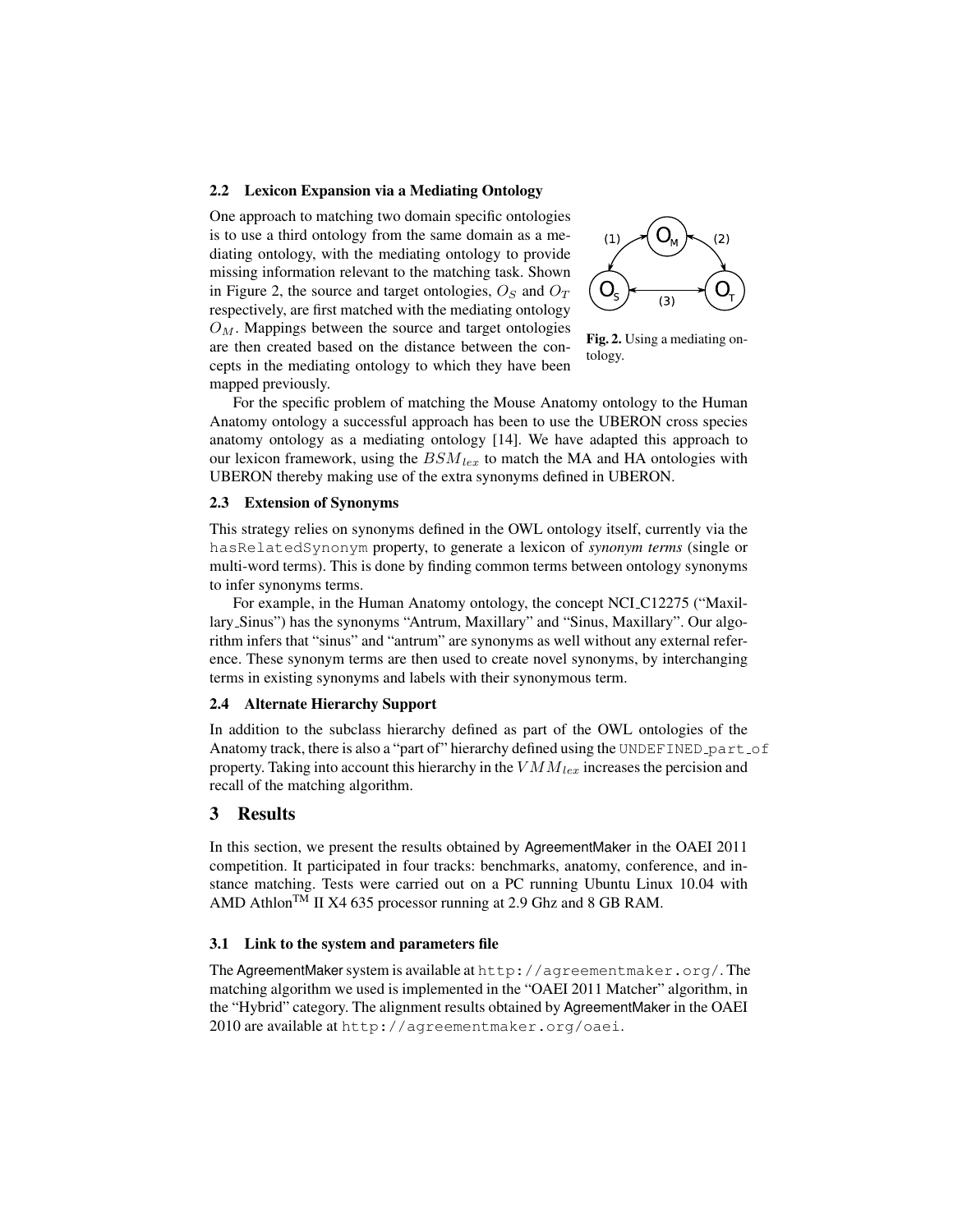## 3.2 Benchmarks Track

Benchmarks Track Results In this track, a source ontology is compared to 111 ontologies that describe the same domain which can be divided into 3 categories: concept tests cases (1xx cases), systematic tests cases (2xx cases), and real ontology test cases (3xx cases). The 2xx benchmarks test cases are subdivided into 3 groups: 1) 201 to 210, 2) 221 to 247 and 3) 248 to 266. As shown in the Table [1,](#page-3-0) our results are very good in all the tracks, due to the use of a combination of properties (lexical, structural, syntactic, etc.) to match the ontologies. We are able to perform well even if only one of these properties is available for comparison.

|           |      | 101-104  201-210  221-247  248-266  301-304  H-Mean |      |      |      |      |
|-----------|------|-----------------------------------------------------|------|------|------|------|
| Precision | 1.00 | 1.00                                                | 0.98 | 0.96 | 0.90 | 0.97 |
| Recall    | 1.00 | 0.95                                                | 0.99 | 0.66 | 0.85 | 0.87 |
| F-Measure | 1.00 | 0.97                                                | 0.99 | 0.76 | 0.87 | O 91 |

Table 1. Results of AgreementMaker in the Benchmarks track of the OAEI 2011 competition.

<span id="page-3-0"></span>

|                |      | 101-104 201-210 221-247 248-266 301-304 H-Mean |      |      |      |      |
|----------------|------|------------------------------------------------|------|------|------|------|
| Precision 2010 | 0.98 | 0.97                                           | 0.95 | 0.96 | 0.88 | 0.95 |
| Precision 2011 | 1.00 | 1.00                                           | 0.98 | 0.96 | 0.90 | 0.97 |
| Recall 2010    | 1.00 | 0.90                                           | 0.99 | 0.74 | 0.53 | 0.79 |
| Recall 2011    | 1.00 | 0.95                                           | 0.99 | 0.66 | 0.85 | 0.87 |
| F-Measure 2010 | 0.99 | 0.94                                           | 0.97 | 0.82 | 0.61 | 0.84 |
| F-Measure 2011 | 1.00 | 0.97                                           | 0.99 | 0.76 | 0.87 | 0.91 |

<span id="page-3-1"></span>Table 2. Comparison of the results in the 2010 and 2011 OAEI Benchmarks track.

Benchmarks Track Comments Although we improved our results with respect last year in almost all the tasks, we are particularly satisfied of our improvements on the third group (301-304). This is because the goal of our system and of the matching methods we are using is to improve the performance on real ontology test cases. A detailed comparison between the results achieved in the 2010 and 2011 competitions is shown in Table [2.](#page-3-1) One of the main reasons for our improvements is the new automatic configuration method we introduced. In fact, the matching tasks of the Benchmark track are very diverse in order to test several aspects of automatic matching methods; therefore, when the user has to manually select only one configuration, she selects the configuration that obtains the best average results on the whole set of matching tasks, but such a configuration cannot be assumed to be the best one for each individual task. Instead, thanks to the new automatic configuration method, the system automatically select the best configuration for each individual matching task.

## 3.3 Anatomy Track

Anatomy Track Results This track consists of two real world ontologies to be matched, the source ontology describing the Adult Mouse Anatomy (with 2744 classes) and the target ontology is the NCI Thesaurus describing the Human Anatomy (with 3304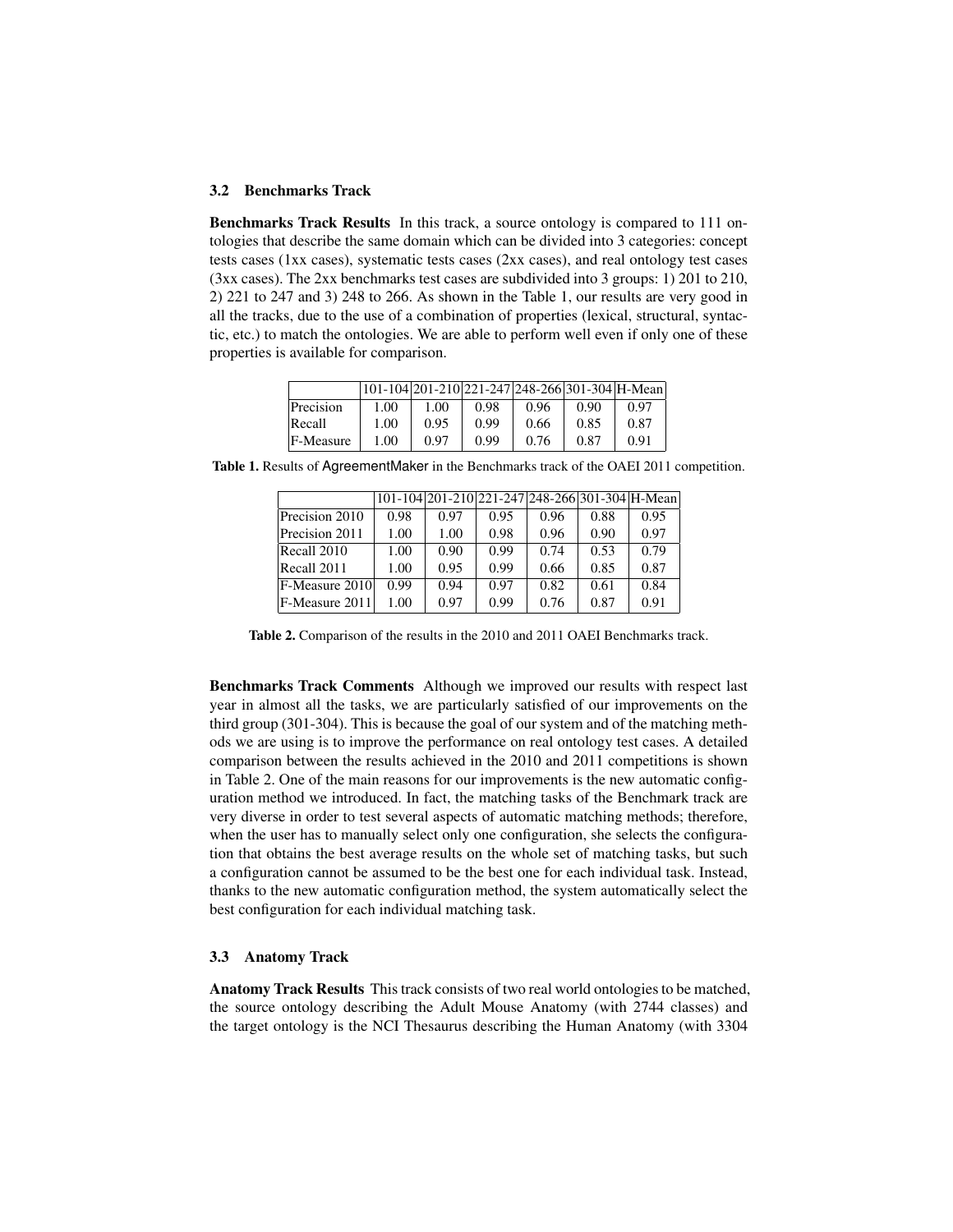classes). This year, the reference alignment is available for this track, which allowed us to have instant evaluation of our improvements, greatly reducing our development time. As shown in Table [3,](#page-4-0) we have been able to consistently make improvements to our matching algorithms. A large part of these improvements has been increasing the recall by leveraging external sources, including WordNet and other anatomy ontologies. We have also been able to improve precision by managing a finer grained control of our combination algorithms.

| Anatomy Track   Runtime   Precision   Recall   F-Measure |                                         |  |
|----------------------------------------------------------|-----------------------------------------|--|
| 2009                                                     | $ \approx 23$ min 86.5%   79.8%   83.1% |  |
| 2010                                                     | $\approx$ 5 min   90.3%   85.3%   87.7% |  |
| 2011 <sup>1</sup>                                        | $\approx$ 7 min   95.4%   88.4%   91.8% |  |

<span id="page-4-0"></span>Table 3. Comparison of previous results with this year's results.

Anatomy Track Comments This year we have been able to further increase precision and recall by using the UBERON multi-species anatomy ontology as a mediating ontology, an approach demonstrated by others at the International Conference for Biomedical Ontology [\[14\]](#page-7-15), by extending our lexicon synonyms using *synonym terms*, and by using the part-of hierarchy in our matching algorithms . Improvment of our algorithms capability to correctly discern relevant concept information allowed us to increase precision by over 5% and was achieved by combining more similar matching algorithms first and using those combined results for the final combination.

#### 3.4 Conference Track

|           |      |      | Manual Config. 2010 Manual Config. 2011 Automatic Config. 2011 |
|-----------|------|------|----------------------------------------------------------------|
| Precision | 0.53 | 0.83 | 0.71                                                           |
| Recall    | 0.62 | 0.45 | 0.62                                                           |
| F-Measure | 0.58 | 0.56 | 0.64                                                           |

<span id="page-4-1"></span>Table 4. Results achieved by AgreementMaker in the 2011 OAEI conference track.

Conference Results The conference track consists of 15 ontologies from the conference organization domain and each ontology must be matched against every other ontology. We ran our algorithms on all the matching tasks and evaluated precision, recall and F-measure using the 21 provided reference alignments. We then computed an average of these measures, summarized in Table [4.](#page-4-1) Precision, recall and F-measure obtained using the automatic configuration method introduced in section [2.1](#page-1-1) are compared with the results achieved with the manual configuration of the system used in OAEI 2010 and in OAEI 2011. AgreementMaker significantly improved on F-measure by optimizing the trade-off between precision and recall.

Conference Track Comments Some of the matching algorithms that we used in the OAEI 2010 competition underwent minor changes and improvements this year. As a consequence, when we manually defined a configuration of the system, we were able to achieve a significant gain in precision in this particular track but at the cost of a lower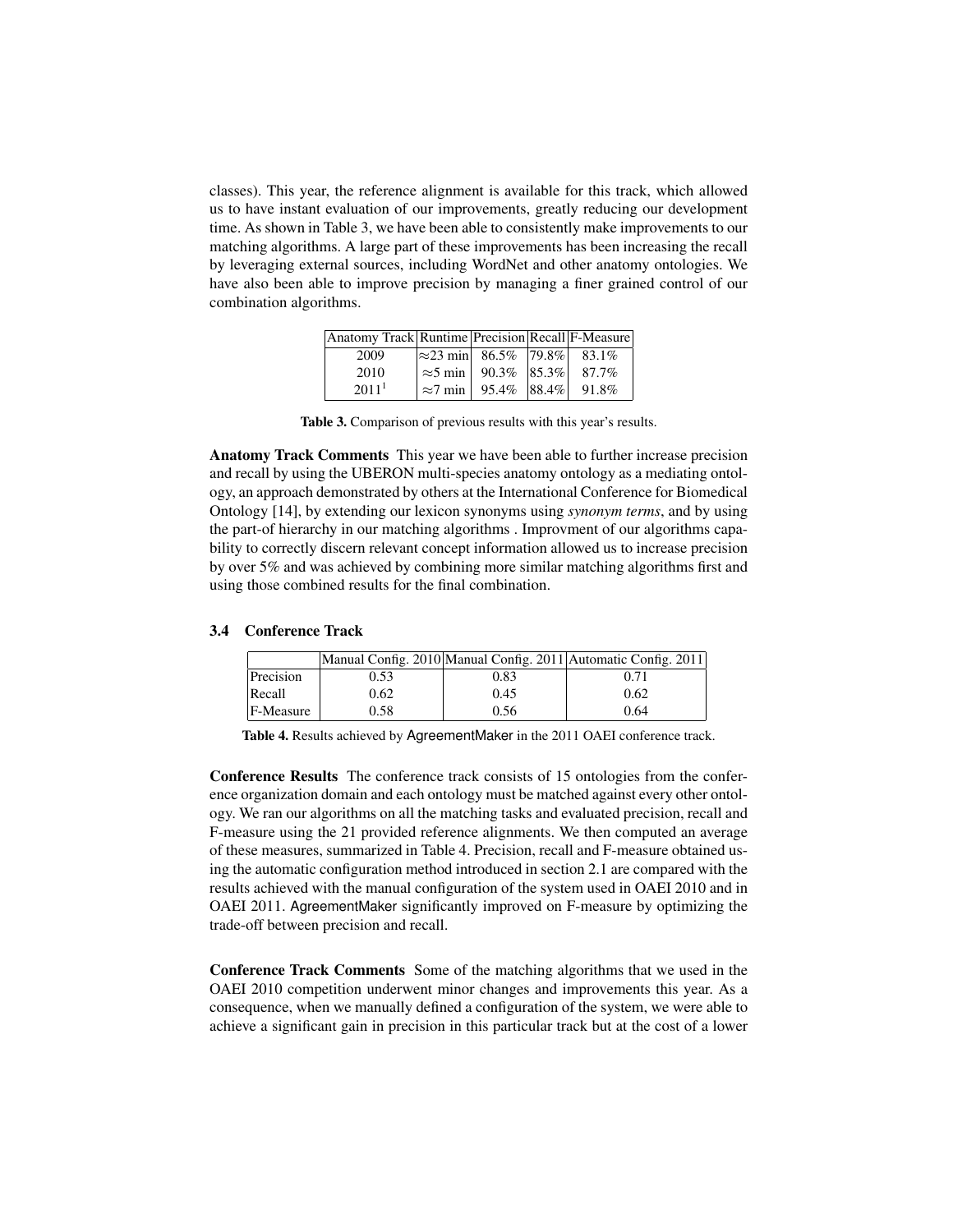recall (which explains why F-measure decreases in the Conference 2011 track when a specific configuration is manually selected). However, the capability to automatically configure the system depending on the input ontologies, allows to achieve a very good trade-off between precision and recall, with a sizable gain of 6% on the average Fmeasure with respect to the best results we obtained last year.

# 4 Instance Matching

Differently from our 2009 and 2010 participations, we also entered the Instance Matching track at OAEI 2011. While our matchers were previously developed specifically for working at the schema level, we adapted our system to deal with instances. We decided to focus on the Data Interlinking sub-track, which consists of recreating the links from New York Times data to Freebase, DBPedia, and GeoNames.

We found this track particularly interesting and challenging, since it entails the following new problems: *a*) datasets are very large and not easy to wholly retrieve and work with, *b*) endpoints and APIs have to be queried online in order to get up-to-date information, *c*) these services provide data in different formats,



Fig. 3. Instance matching configuration.

and *d*) the source datasets (New York Times) do not have a schema associated with them so we cannot rely on traditional ontology matching to create schema level mappings.

All of the tasks of this track of the competition are characterized by the presence of a large amount of data. Therefore every instance in the source cannot be compared with every other in the target. We faced the problem of deciding how to reduce the number of comparisons, trying to minimize the loss in recall. Our solution consists of doing a lookup using the label of the instance, the type (when provided), and querying against an index which returns a reasonable number of candidate target instances.

We think this choice is very appropriate for several reasons: *a*) many SPARQL endpoints and APIs implement indexing which permits to get very fast answers to keyword lookups, *b*) the online version of these Knowledge Bases is always richer and more up to date with respect to downloadable versions, and *c*) we can query multiple Knowledge Bases at the same time in a parallel fashion.

Once we query the online service and obtain the results, we compute a similarity between the source instance and the candidate instances. These values are then used to rank the candidates and eventually select the best one. Reusing some of the techniques we have implemented for the other ontology matching tracks, we use different matchers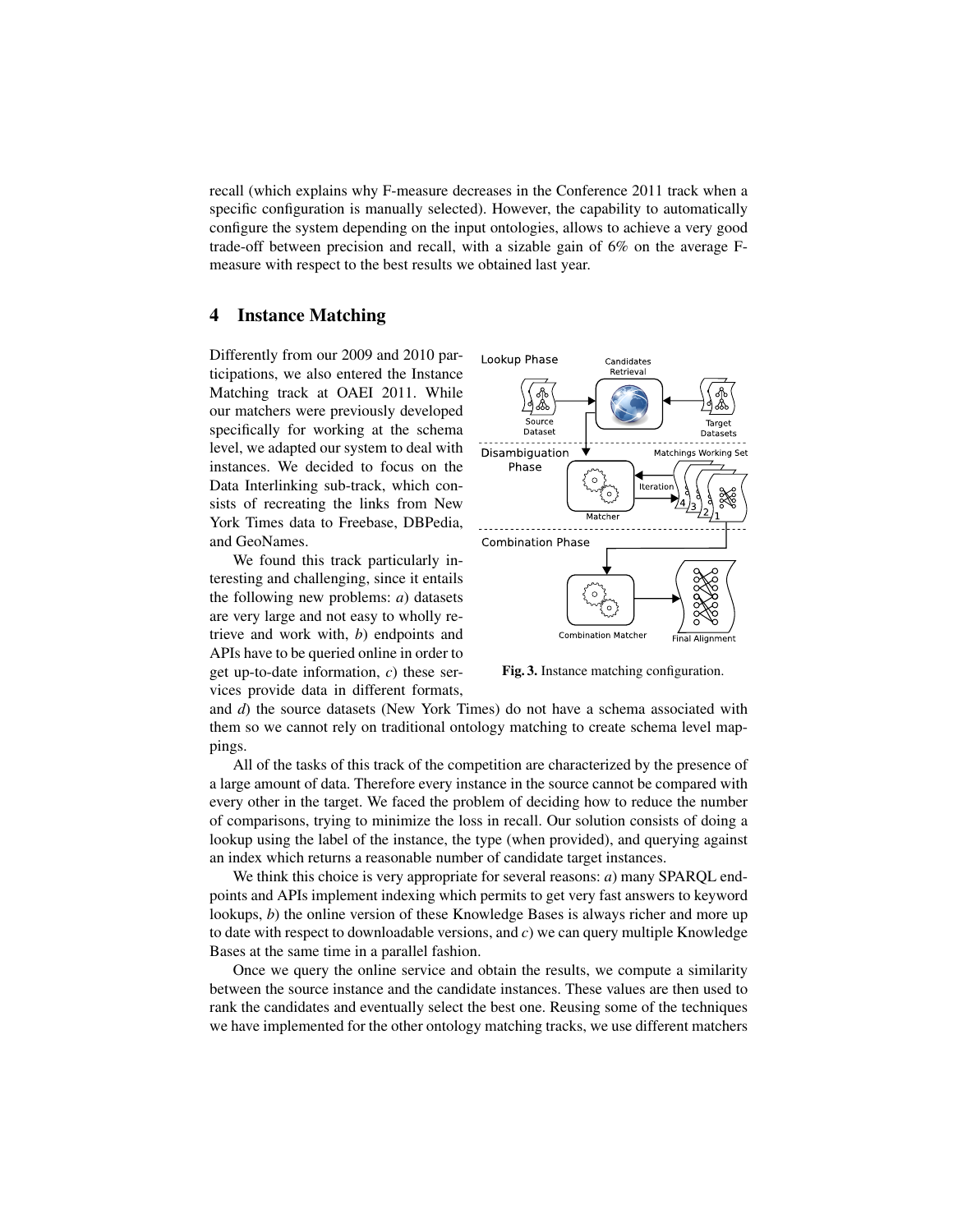| Source Target |                    | <b>Types</b>  |       |       | Precision Recall F-Measure |
|---------------|--------------------|---------------|-------|-------|----------------------------|
| <b>NYT</b>    | Freebase           | People        | 0.966 | 0.950 | 0.958                      |
| <b>NYT</b>    | Freebase           | Locations     | 0.884 | 0.811 | 0.846                      |
| <b>NYT</b>    | Freebase           | Organizations | 0.873 | 0.735 | 0.798                      |
| <b>NYT</b>    | GeoNames Locations |               | 0.902 | 0.797 | 0.846                      |
| <b>NYT</b>    | <b>DBPedia</b>     | People        | 0.977 | 0.801 | 0.881                      |
| <b>NYT</b>    | <b>DBPedia</b>     | Locations     | 0.790 | 0.612 | 0.690                      |
| <b>NYT</b>    | <b>DBPedia</b>     | Organizations | 0.840 | 0.667 | 0.744                      |
| Average       |                    |               | 0.890 | 0.768 | 0.823                      |
| Harmonic Mean |                    |               | 0.886 | 0.754 | 0.815                      |

<span id="page-6-0"></span>Table 5. Results of AgreementMaker in the Instance Matching track.

that compare several features about the instances, and then combine their outputs in order to give a final alignment.

The main features we use for comparison are: *a*) labels using a substring similarity, *b*) comments and other literals using a Vector Space Model approach, *c*) RDF Statements considering property-value pairs, and *d*) the score values returned by the lookup services (e.g. Freebase API, Apache Lucene score).

### 4.1 Instance Matching Results

The Data Interlinking sub-track of the Instance Matching at OAEI 2011 competition is composed of seven tasks. The source dataset is always the New York Times, while there are 3 different targets: Freebase, GeoNames, and DBPedia. The results obtained by AgreementMaker in the Instance Matching track are summarized in Table [5,](#page-6-0) showing precision, recall and F-measure for every matching task.

#### 4.2 Comments about the Instance Matching results

The results are very good and encouraging. Both the average and the H-mean F-measure are over 81%. Our system performs slightly better in Freebase than in DBPedia matching, because the lookup service of the former returns fewer and more precise candidates. Therefore, the disambiguation task is easier when working with Freebase data. On GeoNames the result is very good thanks to the use of some shared properties (*geo:long*, *geo:lat*) between the datasets.

# 5 Conclusions

In this paper we presented the results of the AgreementMaker system for aligning ontologies in the OAEI 2011 competition in the four tracks in which it participated: benchmarks, anatomy, conference, and the data interlinking sub-track. We believe that while our results are very good already, ongoing research can lead to further improvements. The tracks of the OAEI have always been a challenge and have been a relevant measure of quality among matching systems. In order to uphold this standard, we believe that current matching tasks should be expanded to encompass the changing nature of the ontologies being used on the Semantic Web. More specifically, matching large ontologies (more than 50,000 concepts) and focusing on more linked open datasets are important directions to explore in the near future.